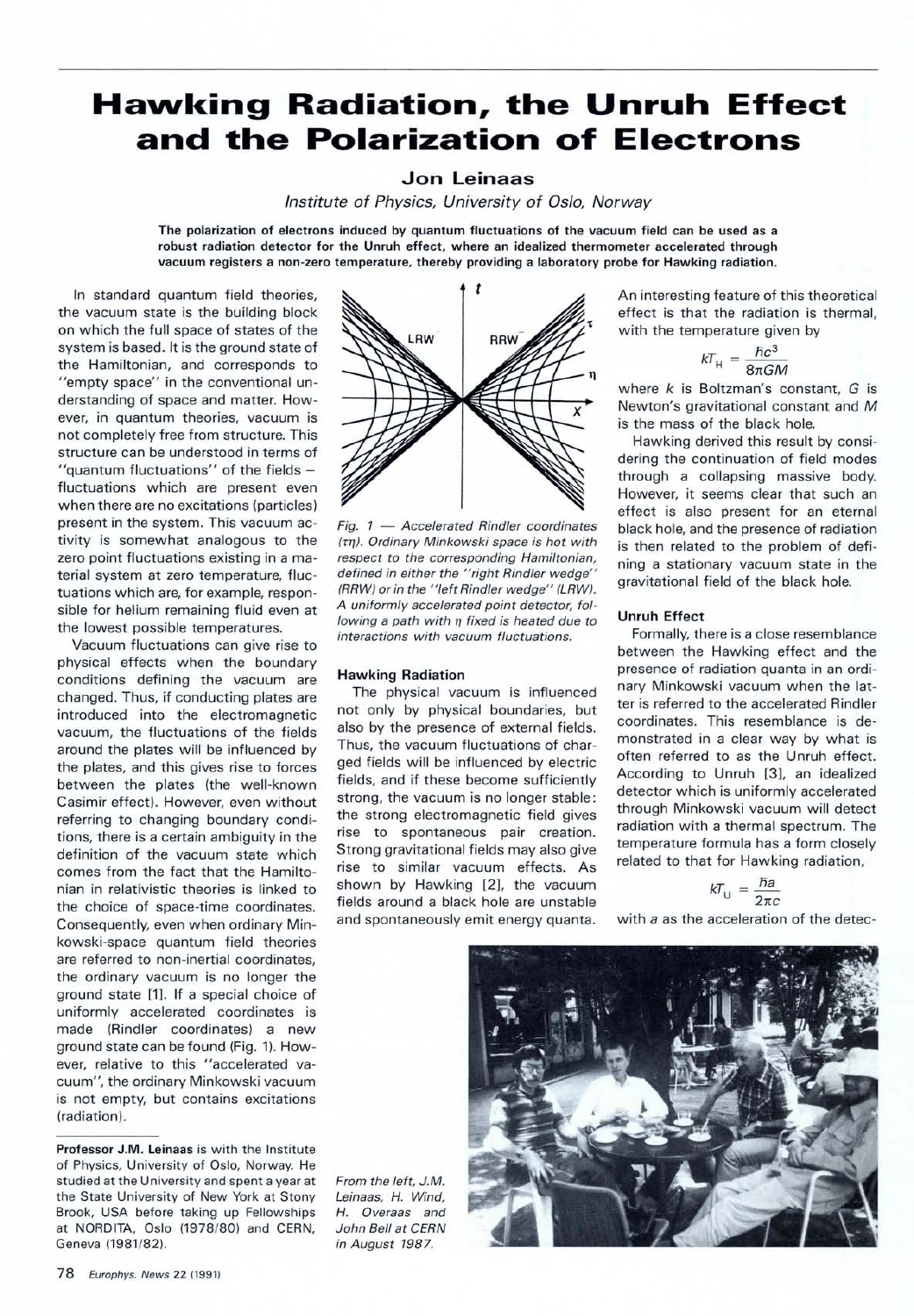tor (as measured in an inertial rest frame). In the same way as the Hawking temperature is extremely small for black holes of astronomical size, the Unruh temperature is extremely small for "normal" accelerations. By inserting numbers into the temperature formula one realizes that even a modest temperature of 1 K requires an acceleration of  $a =$ 2.4  $\times$  10<sup>20</sup> m s<sup>-2</sup>: an extremely robust detector is clearly needed to withstand such accelerations. One may therefore wonder if this has to remain a purely theoretical effect, or whether the vacuum temperature may be seen in real experiments.

#### **Polarized Electrons**

A few years ago, as a Fellow at CERN, I discussed these problems with John Bell and we became interested in examining matters a little further. We were led to consider elementary particles as possible radiation detectors, since other physical systems hardly could be sufficiently robust at the required accelerations. As suggested by John Bell, one might ask whether the temperature effect could be related to a polarization effect which was known to exist for electrons circulating in a magnetic field. It had already been established that electrons in a storage ring polarized spontaneously, but not completely [4] : the maximum polarization had been found to be  $P = 0.92$ . Could the departure from full polarization be interpreted as due to heating of the electrons caused by their acceleration ?

As a result of our investigation, the answer to this question was a qualified affirmative. The effect was indeed of the same type, but there were complications owing to the fact that the electrons were circulating instead of accelerating linearly; Thomas precession was another complicating factor. I will briefly outline how the polarization effect could be related to the Unruh effect and also point to the complications (refer to [page 72, 7] for more details).

#### **Polarization and the Unruh Effect**

Electrons in a magnetic field *B* can naively be thought of as a thermometer in the following way: assume for the moment that a particle's position is unimportant and that only the spin degree of freedom is of interest. The spin Hamiltonian has the form

$$
H = \frac{1}{2} \; \hbar \vec{\omega} \cdot \vec{\sigma} \qquad (1)
$$

with  $\omega$  as the Pauli spin matrices and  $\sigma$ as the vector *(eg/2mc)B* where *g* is the gyromagnetic factor, which is close to 2 for electrons, and  $-e$  the electron *Fig. 2* — *A simplified picture of electrons in a magnetic field, where only the spin interaction with the field is considered. At zero temperature, all the particles sit in the ground state, with spin antiparallel to the magnetic field. At non-zero temperatures, some particles are excited to the upper energy level, with spin parallel to the magnetic field.*

*Fig. 3* — *Polarization curves for electrons circulating in a magnetic field as functions of the gyromagnetic factor g. A is the curve found using a naive application of Unruh's temperature formula : B is the curve for a more detailed analysis.*

charge. An ensemble of such electrons at zero temperature will be fully polarized in the direction opposite to that of the magnetic field since they will all sit in the ground state (Fig. 2). However, for a non-zero temperature *T* there is a certain probability for excitation to the upper energy level. The ratio *R* between the occupation of the corresponding spin levels is then

$$
R = \exp\left(-\frac{e\hbar gB/2mc}{kT}\right)
$$

and the polarization is

$$
P = \frac{1 - R}{1 + R} = \tanh\left(\frac{e\hbar g B/4mc}{kT}\right)
$$

If this naive picture is applied to electrons circulating in a magnetic field and Unruh's temperature formula is used, one finds

$$
P = \tanh\left(\frac{e\hbar g B'/4mc}{e\hbar E'/2\pi mc}\right) = \tanh\left(\frac{\pi g}{2\beta}\right)
$$

where  $B' = \gamma B$  and  $E' = \beta \gamma B$  are the magnetic and electric fields in the rest frame of the electrons, β = *v/c* close to 1 for highly relativistic electrons and  $γ = (1 - β<sup>2</sup>)<sup>-1/2</sup>$ . For  $g = 2$  this gives P  $= 0.996$  as compared with  $P = 0.924$ found in earlier QED calculations. The naive picture is clearly too simple to give the correct result. However, it is interesting to compare the results for *g* not equal to 2. As shown in Fig. 3, the main difference between the function *P(g)* given above and that of the more complete QED calculation [5] is a shift of the curve along the g-axis. Such a shift is in fact not totally unexpected. Taking



account of the Thomas precession of the electron in the definition of the spin Hamiltonian would shift the curve along the g-axis, but with 2 units rather than with about 1.2 which seems to be more correct.

Another indication that the main part of the complication relates to a spin effect is seen if one considers a modified problem where the electromagnetic field is replaced by a scalar radiation field. If a two-level system is coupled linearly to this field, and the occupation ratio *R* is calculated as a function of the energy splitting for circular motion, then the deviation from the result found using the Unruh formula is very small [page 72, 7].

#### **Exact Analysis**

In a more serious treatment of the electrons circulating in a storage ring, we introduced the Hamiltonian defined in an accelerating coordinate frame, moving along the classical path of a circulating electron. With rotationally invariant external fields, this Hamiltonian is time-independent, and the situation is stationary as seen from the moving electron. The Hamiltonian has the form (1) as before, but with a somewhat different form for the vector  $\vec{\omega}$ , which now depends both on the classical external fields and the quantum radiation field, as well as on the position vector and velocity of the electron-variables describing fluctuations around the classical path.

The classical fields define the energy levels of the spin Hamiltonian, and the quantum fluctuations determine the